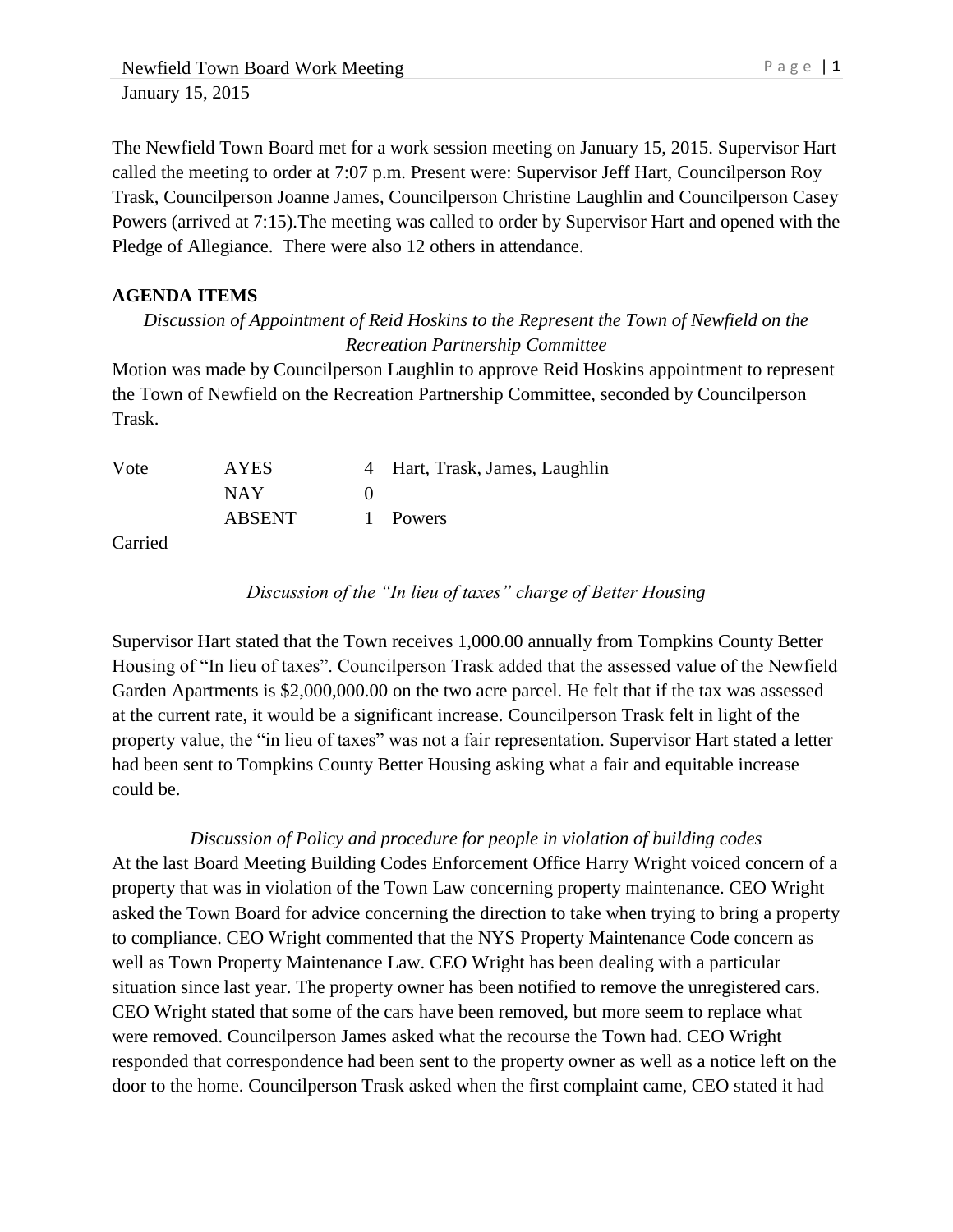Newfield Town Board Work Meeting Page | 2 January 15, 2015

been a year since the complaint. Councilperson Trask felt there should be a reasonable time frame in place for compliance. Supervisor Hart commented he felt that 90 days after forward momentum (progress) stops was enough time. CEO Wright thought that by negotiation with the property owner it empowered the property owner to bring the problem to compliance. Councilperson Trask commented again he felt there should be a time frame rather than leaving it open ended. Councilperson Laughlin and James felt if progress is being made that CEO Wright should be compassionate. Councilperson Trask felt there needs to be a consistent established time line in place.

The Board recommended that the Code Enforcement Officer Wright send a certified letter to the property owner seeking compliance. The Town Board will look into this subject for further recommendation to the Code Enforcement Officer. Councilperson James asked that the Board refer to the Town Law and the State Code for comparison.

Councilperson Laughlin suggested that a certified letter be sent with a date set compliance. If there is no attempt to comply a ticket should be issued. Councilperson Trask stated there needs to be an established time line in place that applies to everyone.

It was agreed this warrants more thought and consultation with the Town Attorney.

Supervisor Hart spoke to Bill Koppel from USGS in regards to the well drilling. Frey Well Drilling has postponed the drilling due to a death in the family and poor weather in Western NY. Supervisor Hart stated the grant program the Town is involved with the County expires March 31, 2015. Supervisor Hart has spoken to the USGS reminding them of the time constraint concerning the grant.

Supervisor Hart reported a five thousand dollar donation had been made for the War Memorial Fund. Councilperson Trask suggested that the Board meet with Mr. Caslick to determine the vison and design.

## Old Business

*Discussion of CSEA Contract*: Supervisor Hart commented that the HRA concerns had been clarified. The contract will be signed soon.

## *Discussion of the Solid Waste Management Facilities Law:*

Supervisor Hart asked if there needed to be additional clarification to the proposed law. Supervisor Hart commented that the current Waste Management Facility cannot expand past its current operating permit.

## *Broad Band Funding:*

Councilperson Trask asked that the Board look for potential funding for the Town portion for the Broad Band program in Newfield.